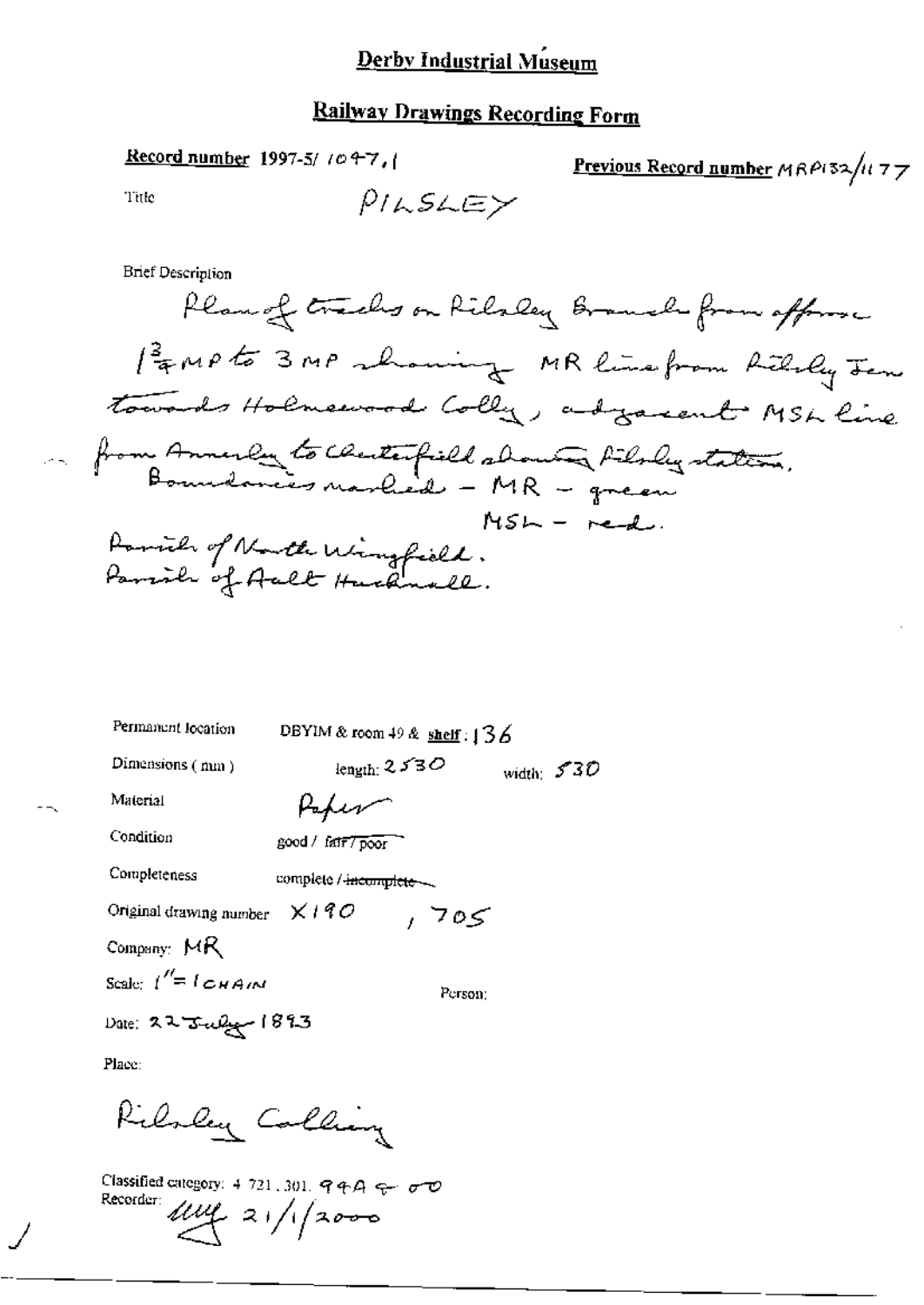## **Railway Drawings Recording Form**

Record number 1997-5/  $1047 - 2 - 4$ Previous Record number HRP132/1177 Title  $M.S.L.R$  $Rl_uN^q$  Cont  $N^q$  2 PLan showing boundary between MSLRSMR (Pilsley Brund **Brief Description** 

| Permanent location                                        | DBYIM & room 49 & shelf: $136$          |            |
|-----------------------------------------------------------|-----------------------------------------|------------|
| Dimensions (mm)                                           | $length_1 \rightarrow 355$              | width: 470 |
| Material                                                  | Travering paper                         |            |
| Condition                                                 | good / <del>fai<i>r</i> / poor --</del> |            |
| Completeness                                              | complete / incomplete                   |            |
| Original drawing number $E 3709/90$                       |                                         |            |
| Company: $MSAR - pQ_pQ_p$                                 |                                         |            |
| Scale: $1'' = 60$ $\epsilon$ $\epsilon$ $\epsilon$ $\tau$ | Person:                                 |            |
| Date: $15$ Jul $1893$                                     |                                         |            |
|                                                           |                                         |            |

Place:

Pilsley

Classified category: 4, 721, 301,  $44A + 2C$ Recorder:  $\mu_{12}$  21/1/2000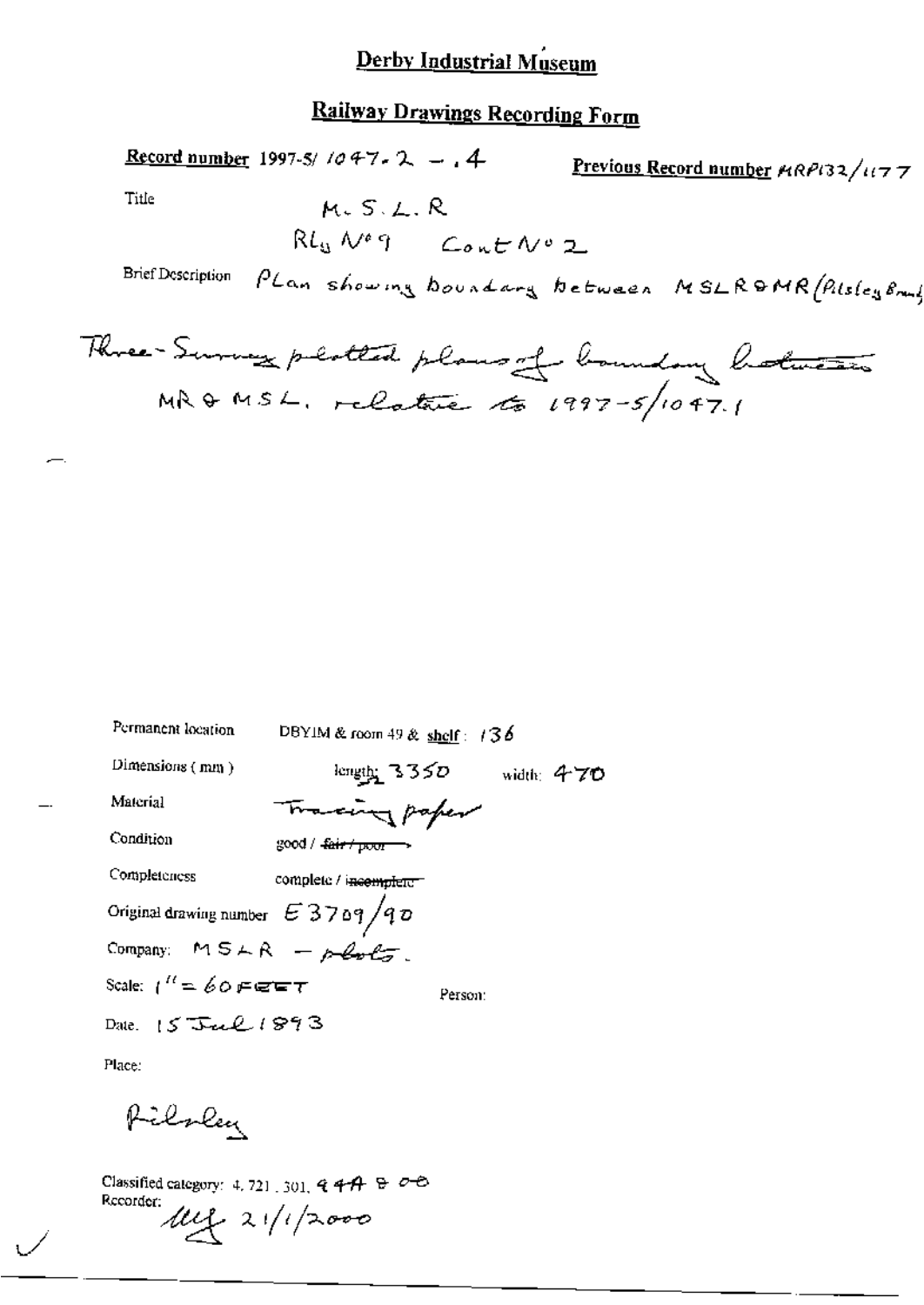## **Railway Drawings Recording Form**

Record number 1997-5/1017

Previous Record number  $\kappa$  ap 13 2/11 3 7

Title

яH,

**Brief Description** 

Elevation, plan & details drawings If fence and gate ports for a cottage at  $M$  342  $c$   $anms$ .

| Permanent location                      | DBYIM & room 49 & shelf: $\sqrt{3}$ 4 |               |              |
|-----------------------------------------|---------------------------------------|---------------|--------------|
| Dimensions $(mn)$                       |                                       | length: $980$ | width: $635$ |
| Material                                | Hopen                                 |               |              |
| Condition                               | good / fair / poor                    |               |              |
| Completeness                            | complete / incomplete                 |               |              |
| Original drawing number                 |                                       | ,405          |              |
| Company: $H R$                          |                                       |               |              |
| Scale: $\ell''$ =4 $\epsilon$ er $\tau$ |                                       | Person:       |              |
| Date: Feb 14, 1870                      |                                       |               |              |
| Place:                                  |                                       |               |              |
| Riloley Branch                          |                                       |               |              |

Classified category:  $4.721$ ,  $301$ ,  $949$ Recorder:  $\mu v$  23/12/1999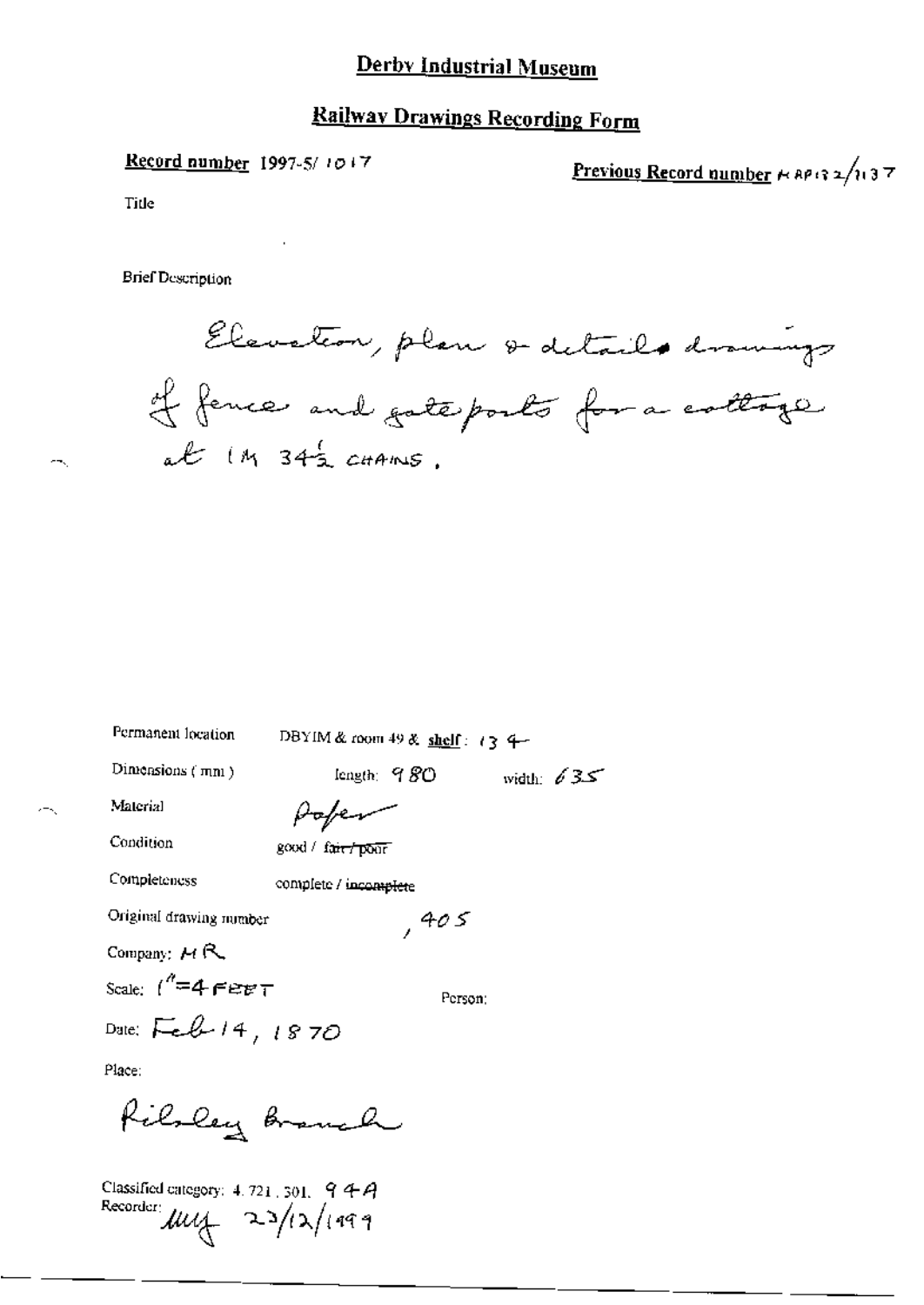## **Railway Drawings Recording Form**

Record number 1997-5/945

Previous Record number  $MAP_{132}/1043$ 

Title

Plan of Land taken from Mr Storer **Brief Description** 



| Permanent location                            | UBYIM & room $49$ & shelf: 130  |
|-----------------------------------------------|---------------------------------|
| Dimensions (mm)                               | length: 5B5<br>widdh: $490$     |
| Material                                      | Paparon fobric                  |
| Condition                                     | good /- <del>fair / po</del> or |
| Completeness                                  | complete / incomplete-          |
| Original drawing number $453$ $\widetilde{F}$ | /143                            |
| Company: MA                                   |                                 |
| Scale: $1'' = 4$ O reason $T$                 | Person:                         |
| Date: Aug 6, 1874                             |                                 |
| Place.                                        |                                 |
| Pilla                                         |                                 |

Classified category: 4, 721, 301,  $9 + A$ Recorder 1114 29/10/1999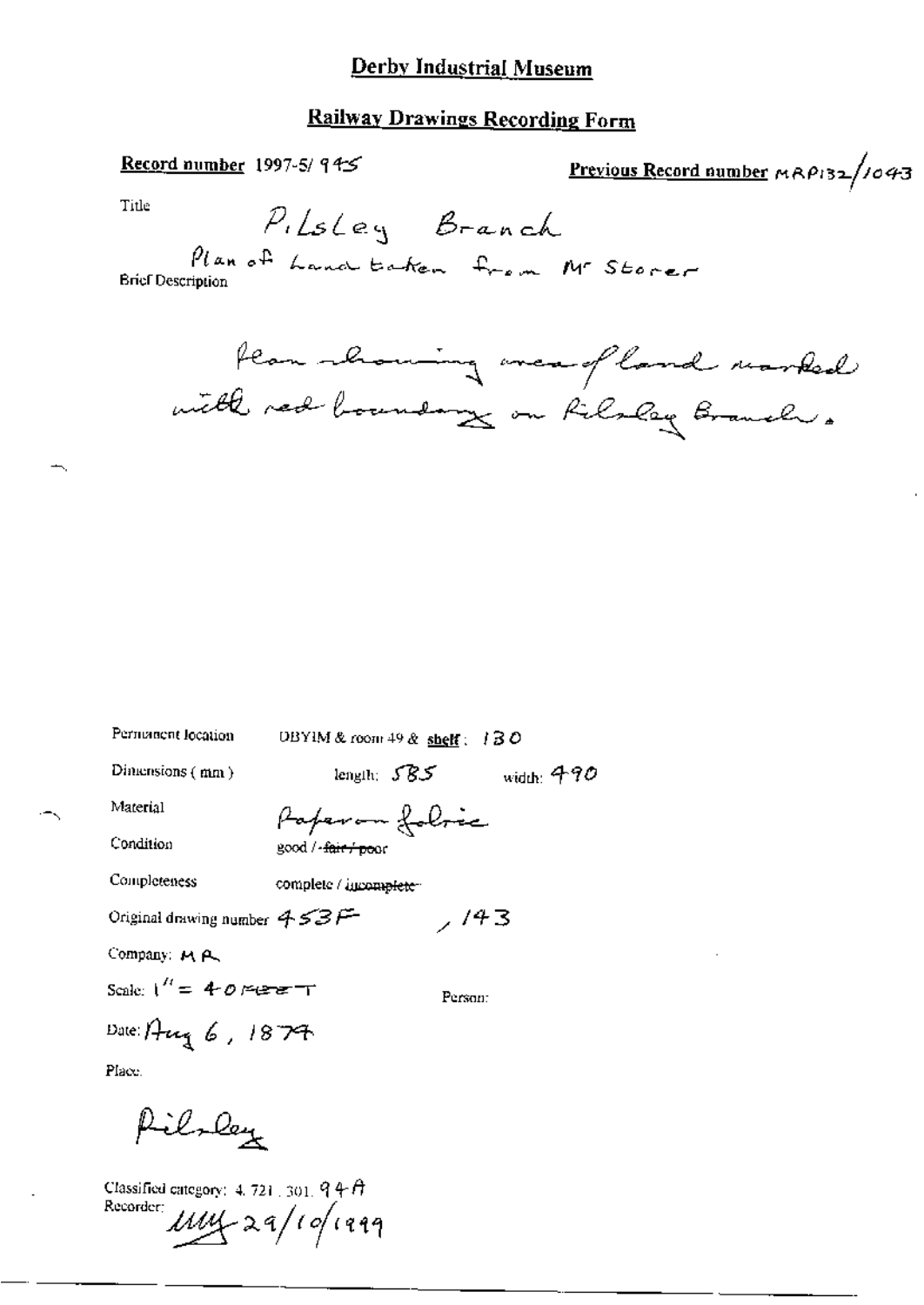### **Railway Drawings Recording Form**

Record number 1997-5/113, 1 Previous Record number  $HRP/32/115$ 

Title

PILSLEY COLLIERY

**Brief Description** 

Plan of Filsby handle with function to filsty Colling. But of GC live - from Colliany thousand crossing worker to Holmewood. Various triangulation lines domen in red.

| Permanent location<br>DBYIM & room $49$ & shelf: $5$ $7$    |  |
|-------------------------------------------------------------|--|
| length: $i \circ \infty$ width: $555$<br>Dimensions $(mn)$  |  |
| Pafer on fobric<br>Material                                 |  |
| Condition <sub>1</sub><br>good / $fdiff + popt$             |  |
| Completeness<br>complete / incomplete                       |  |
| Original drawing number $\frac{1}{2}$ $\sqrt{11}/3$ 2       |  |
| Company:                                                    |  |
| Scale: $\int_1^{H}$ = $\int$ chain<br>Person W.E. Riddiough |  |
| Date: $4 - 5 - 1894$                                        |  |
| Place:                                                      |  |
| Rilsley                                                     |  |
|                                                             |  |
| Classified category: 4, 721, 301, $\mathcal{F}$ = 9 4 A     |  |
| Recorder:<br>1000(27/97)                                    |  |
|                                                             |  |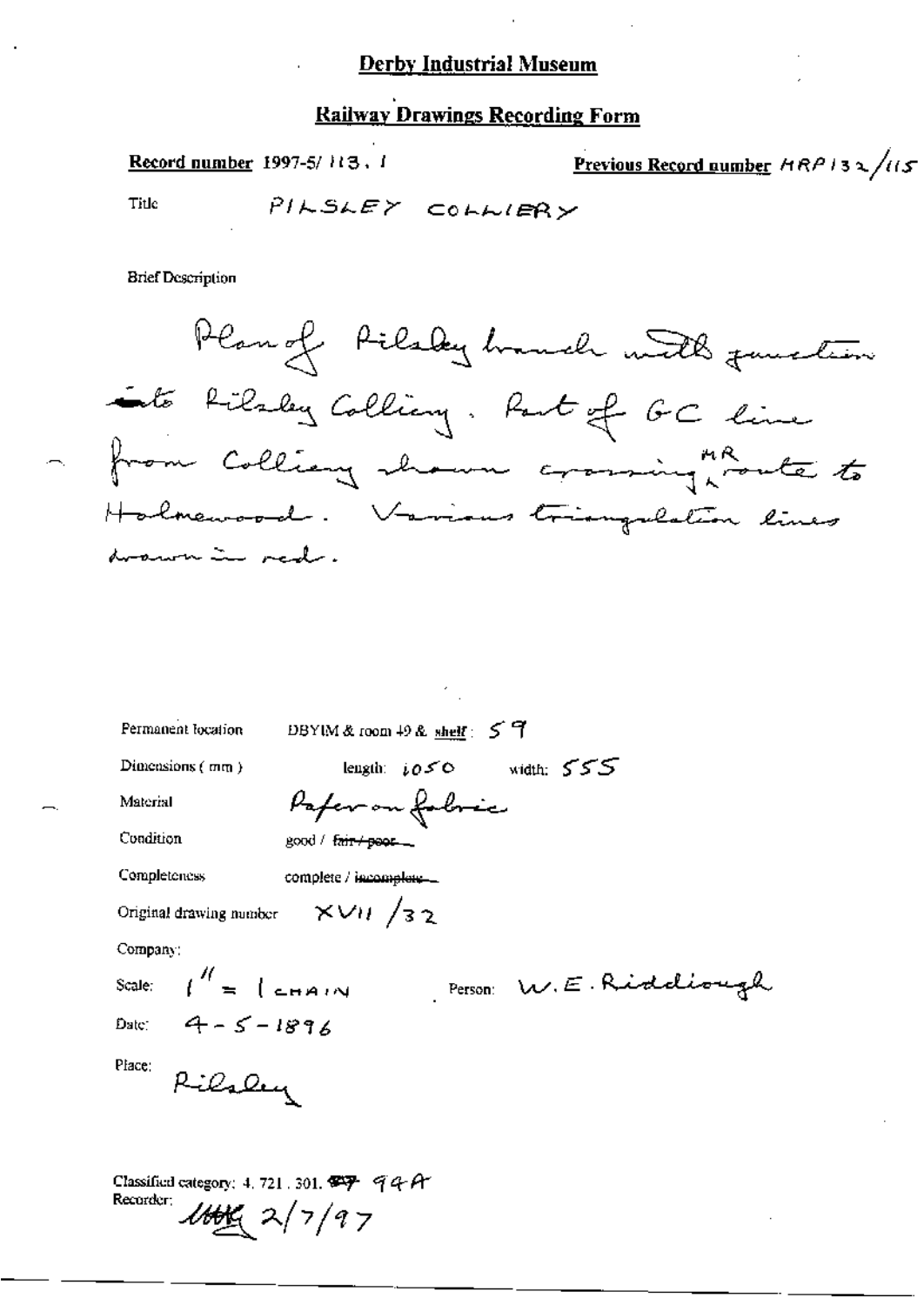# Railway Drawings Recording Form

Record number 1997-5/113.2

Previous Record number  $MRP$  132/115

Title

$$
\rho\cap\mathsf{SLE}\times
$$

**Brief Description** 

Classified category: 4.721, 301. 32  $q$  q + A<br>Recorder:<br> $\mathcal{U}H(2)$   $\mathcal{V}$   $\mathcal{V}$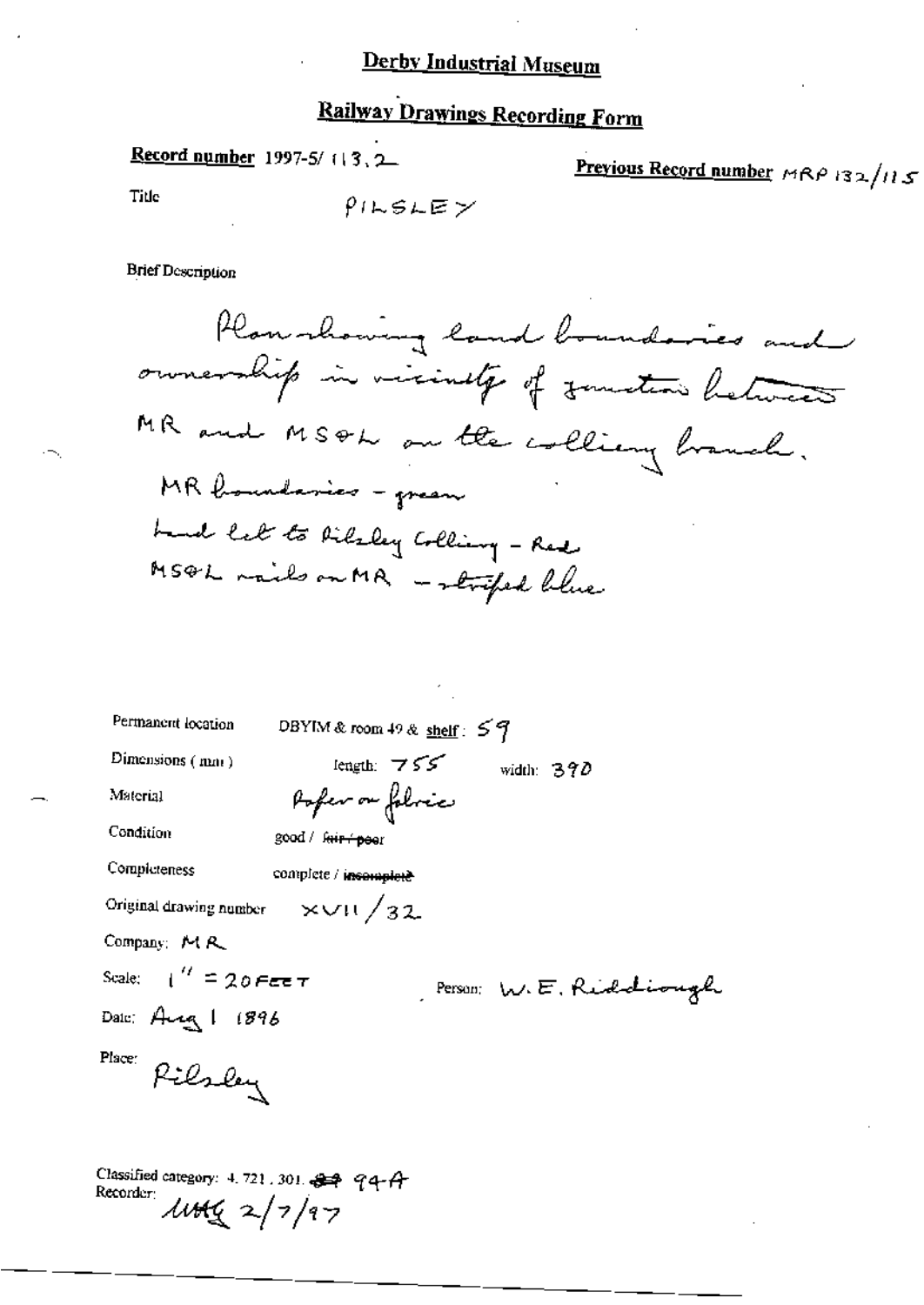**Railway Drawings Recording Form** 

Record number 1971-384/44 706.14 Previous Record number CATTELL  $1494$ Title

 $\cdot$ 

**Brief Description** 

Bridge rebuild

| Permanent location                                               | 33<br>DBYIM & room $\blacktriangleright$ & shelf: |         |        |
|------------------------------------------------------------------|---------------------------------------------------|---------|--------|
| Dimensions (mm)                                                  | length:                                           |         | width: |
| Material                                                         |                                                   |         |        |
| Condition                                                        | good / fair / poor                                |         |        |
| Completeness                                                     | complete / incomplete                             |         |        |
| Original drawing number                                          |                                                   |         |        |
| Company; $\mathrel{\ensuremath{\mathsf{M}}}\mathrel{\mathsf{R}}$ |                                                   |         |        |
| Scale: $1'' = 8$                                                 |                                                   | Person: |        |
| Date:                                                            |                                                   |         |        |
| Place:                                                           |                                                   |         |        |
| ilsley                                                           |                                                   |         |        |

Classified category: 4, 721, 301, 94A Recorder:

MISSING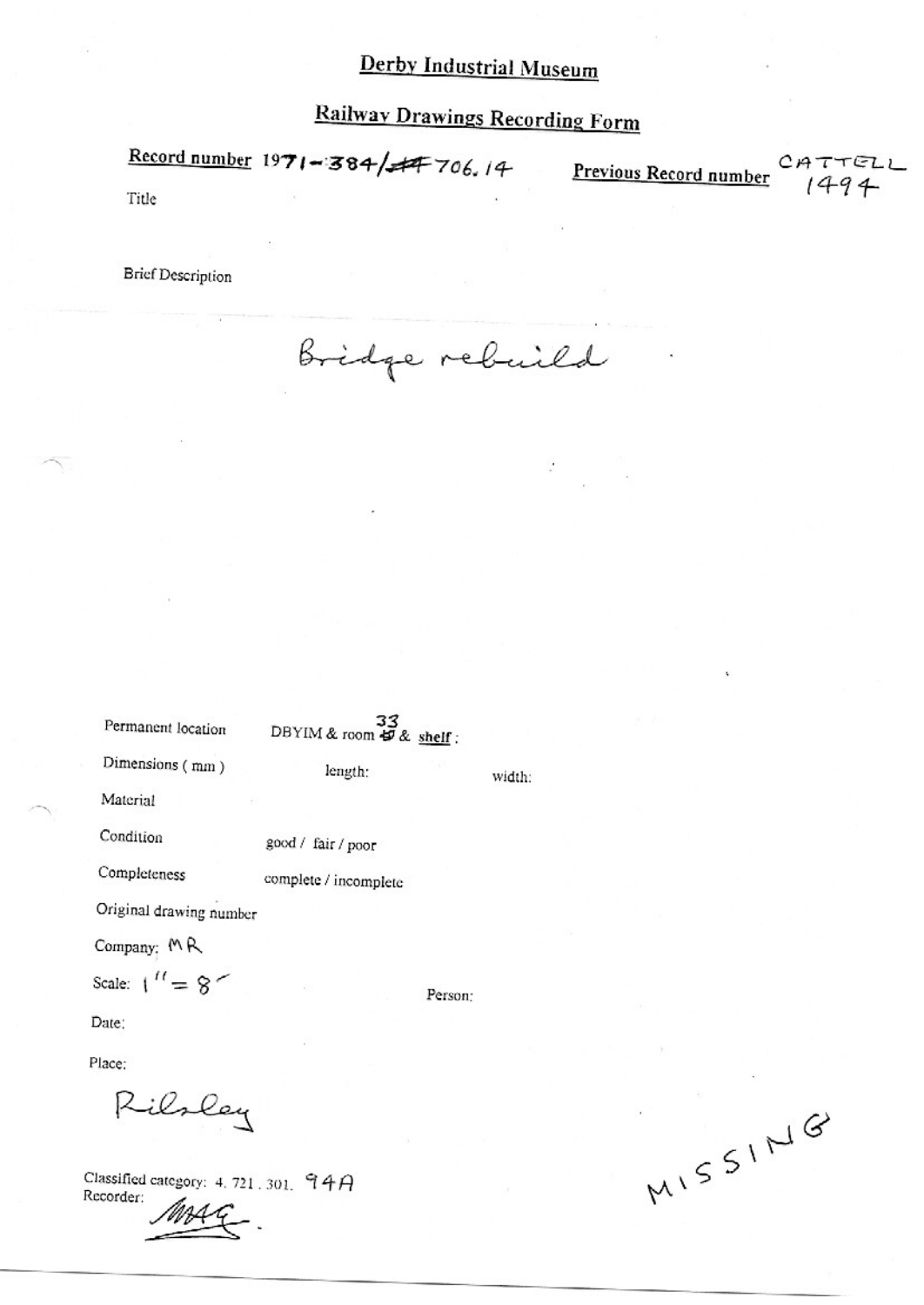### **Railway Drawings Recording Form**

Record number 1997-5/271.24 Previous Record number  $AABP$  (32/305) Title  $\mathbf{r}$ 

**Brief Description** 

Sections and plans of structural formuck

| Permanent Iocation                   | DBYIM & room 49 & shelf: $6$ ?      |                                            |              |
|--------------------------------------|-------------------------------------|--------------------------------------------|--------------|
| Dimensions (mm)                      | length: $g\gamma_O$                 |                                            | width: $615$ |
| Material                             | Traing fabric                       |                                            |              |
| Condition                            | good / fa <del>ir / poor -</del>    |                                            |              |
| Completeness                         | complete / i <del>ncomplete -</del> |                                            |              |
| Original drawing number              |                                     |                                            |              |
| Company: ト 八                         |                                     |                                            |              |
| Scale: $4.4$ , $1'' = 8$ $F \in E$ T |                                     | Person: $E$ , $\theta$ , $\wedge$ $\theta$ |              |
| Date:                                |                                     |                                            |              |
| Place:                               |                                     |                                            |              |
| Rilaley                              |                                     |                                            |              |

Classified category: 4.721.30183 944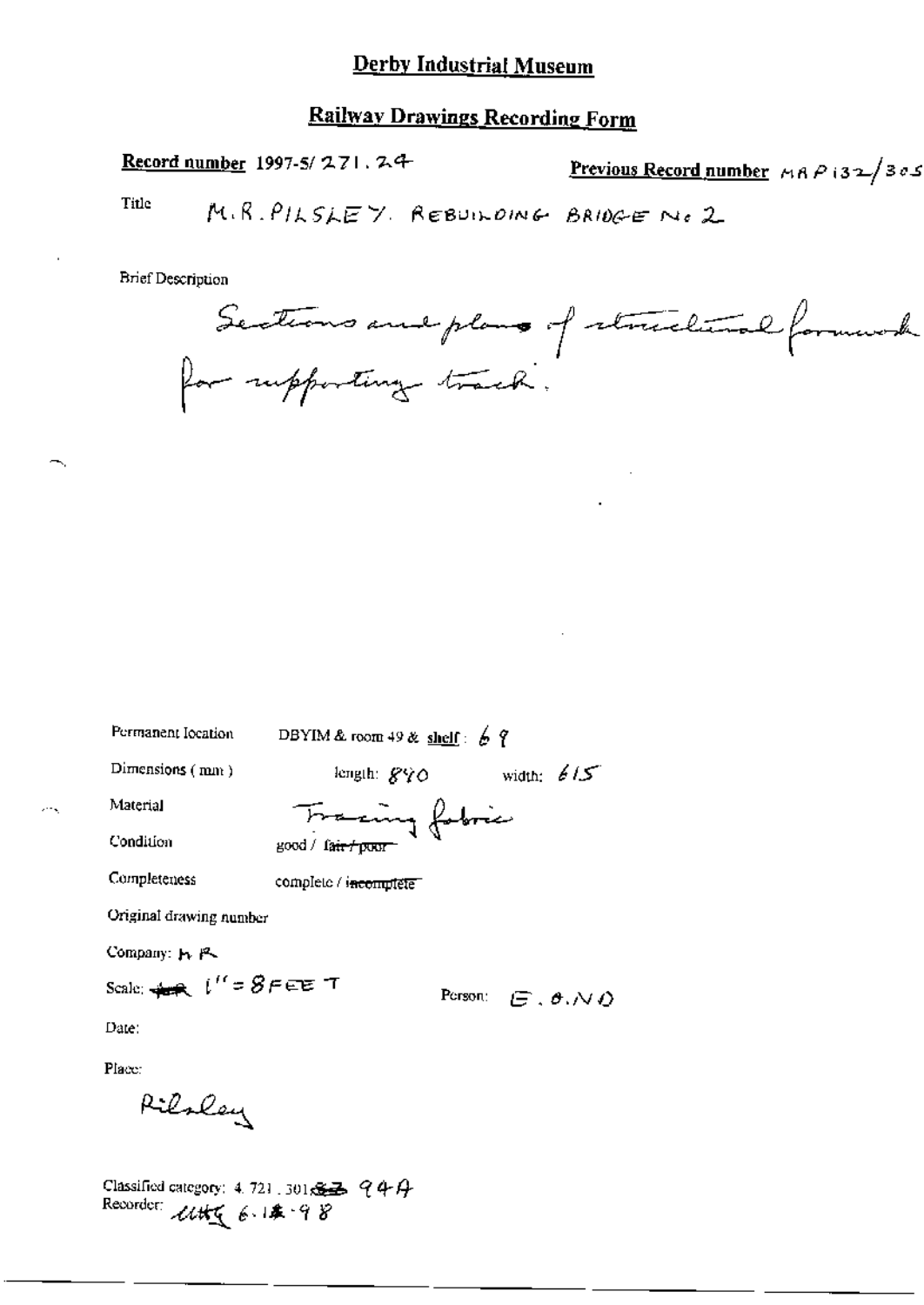#### **Railway Drawings Recording Form**

Record number 1997-5/  $390.1$ 

Previous Record number MRP132/439

Title

Rilsley Branch

 $M \cdot R$ 

**Brief Description** 

Elevations and plan of construction details et a buffer stop made from wood.

| Permanent location                                                | DBYIM & room 49 & shelf: $75$  |              |
|-------------------------------------------------------------------|--------------------------------|--------------|
| Dimensions (mm)                                                   | length: $590$                  | width: $345$ |
| Material                                                          | flafen                         |              |
| Condition                                                         | good / Tair <del>/ poo</del> r |              |
| Completeness                                                      | complete / incomplete          |              |
| Original drawing nember                                           | NG 2.                          | 753          |
| Company: $MR$                                                     |                                |              |
| Scale: $1'' = 1$ FEE T                                            |                                | Person:      |
| Date: 29 July 1869                                                |                                |              |
| Place:                                                            |                                |              |
| Richaley                                                          |                                |              |
|                                                                   |                                |              |
| Classified category: 4, 721, 301, 99-A<br>Recorder: 11861 20/2/98 |                                |              |